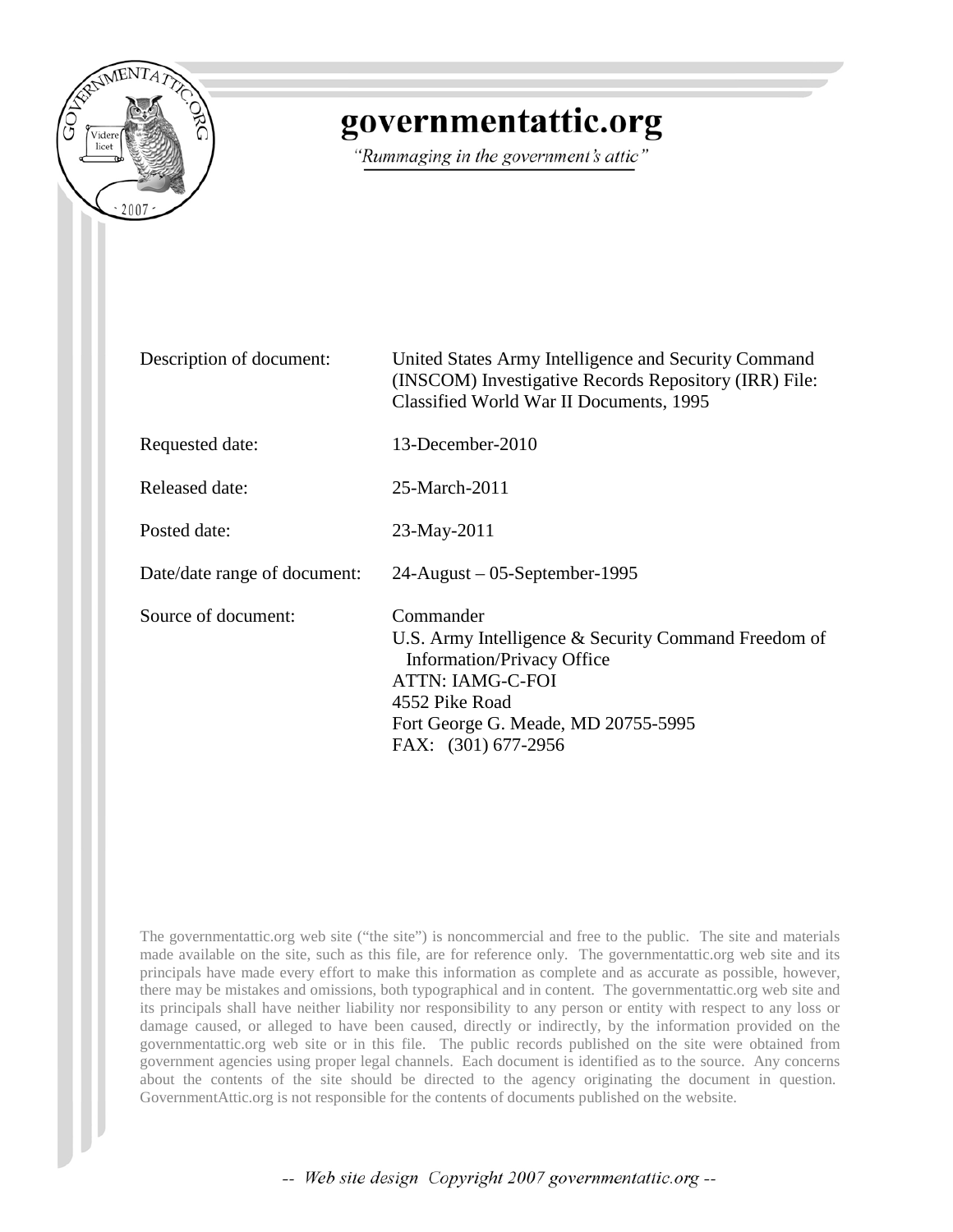

**DEPARTMENT OF THE ARMY UNITED STATES ARMY INTfLUGENCE AND SECURITY COMMAND FREEDOM OF INFORMATION/PRIVACY OFFICE FORT GEORGE G. MEADE, MARYLAND 20755-5995** 

**REPLY TO ATTENTION** OF:

**MAR 2 5 2011** 

Freedom of Information/ Privacy Office

This is in response to your Freedom of Information Act (FOIA) request of December 13, 2010, requesting a copy of the IRR file: Classified World War II Documents and supplements our letter of January 19, 2011.

To determine the existence of Army intelligence investigative records responsive to your request, a check was made of the automated Defense Central Index of Investigations (DCII). The DCII check disclosed an Army intelligence investigative record pertaining to your subject. The record was processed under the FOIA, is partially releasable and enclosed.

Information has been sanitized from the records that is predominately internal in nature and the disclosure of which would significantly risk circumvention of agency regulations or statues. This information is exempt from public disclosure provisions of the FOIA pursuant to Title 5 U.S. Code 552(b)(2).

In addition, information has been sanitized from the records as the release of the information would result in an unwarranted invasion of the privacy rights of the individuals concerned, this information is exempt from the public disclosure provisions of the FOIA pursuant to Title 5 U.S. Code 552(b)(6).

The withholding of the information described above constitutes a partial denial of your request. This denial is made on behalf of Major General Mary A. Legere, Commander, U.S. Army Intelligence and Security Command, who is the Initial Denial Authority in this matter under the FOIA. You have the right to appeal this decision to the Secretary of the Army. If you wish to file an appeal, your appeal must be postmarked no later than 60 calendar days from the date of this letter. After the 60-day period, the case may be considered closed; however, such closure does not preclude you from filing litigation in the courts. You should state the basis for your disagreement with the response and provide justification for an additional administrative search to be conducted or reconsideration of the denial. An appeal may not serve as a request for additional or new information. An appeal may only address information denied in this response. Your appeal is to be made to this office to the below listed address for forwarding, as appropriate to the Secretary of the Army, Office of the General Counsel:

Commander U.S. Army Intelligence and Security Command Freedom of Information/Privacy Office 4552 Pike Road Fort George G. Meade, Maryland 20755-5995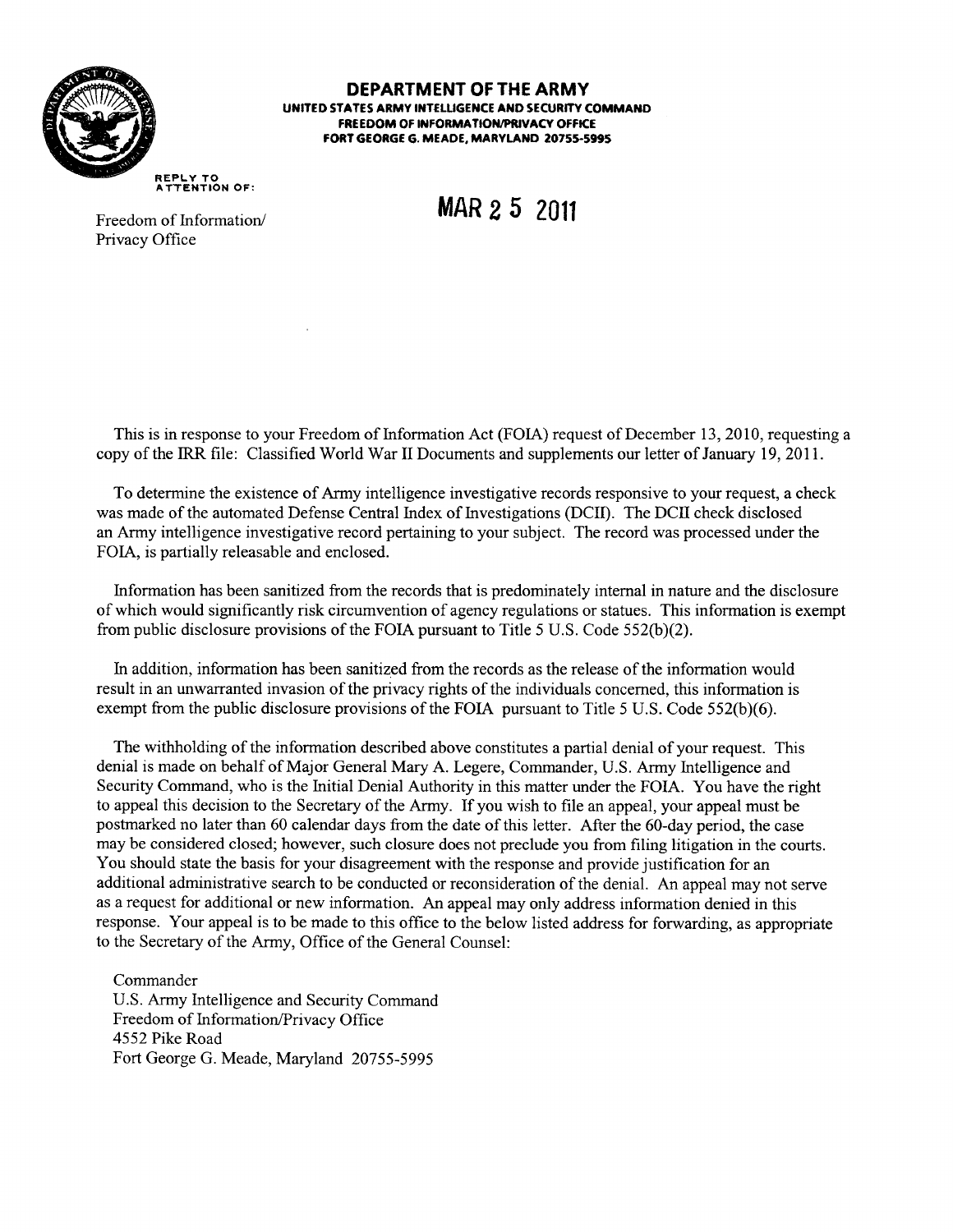There are no assessable FOIA fees for the processing of this request.

If you have any questions regarding this action, contact this office at 1-866-548-5651 or email the INSCOM FOIA office at: INSCOM\_FOIA\_ServiceCenter@mi.army.mil and refer to case #1135F-11.

Sincerely,

Brad S. Dorris Director Freedom of Information/Privacy Office Investigative Records Repository

Enclosure

 $\sim$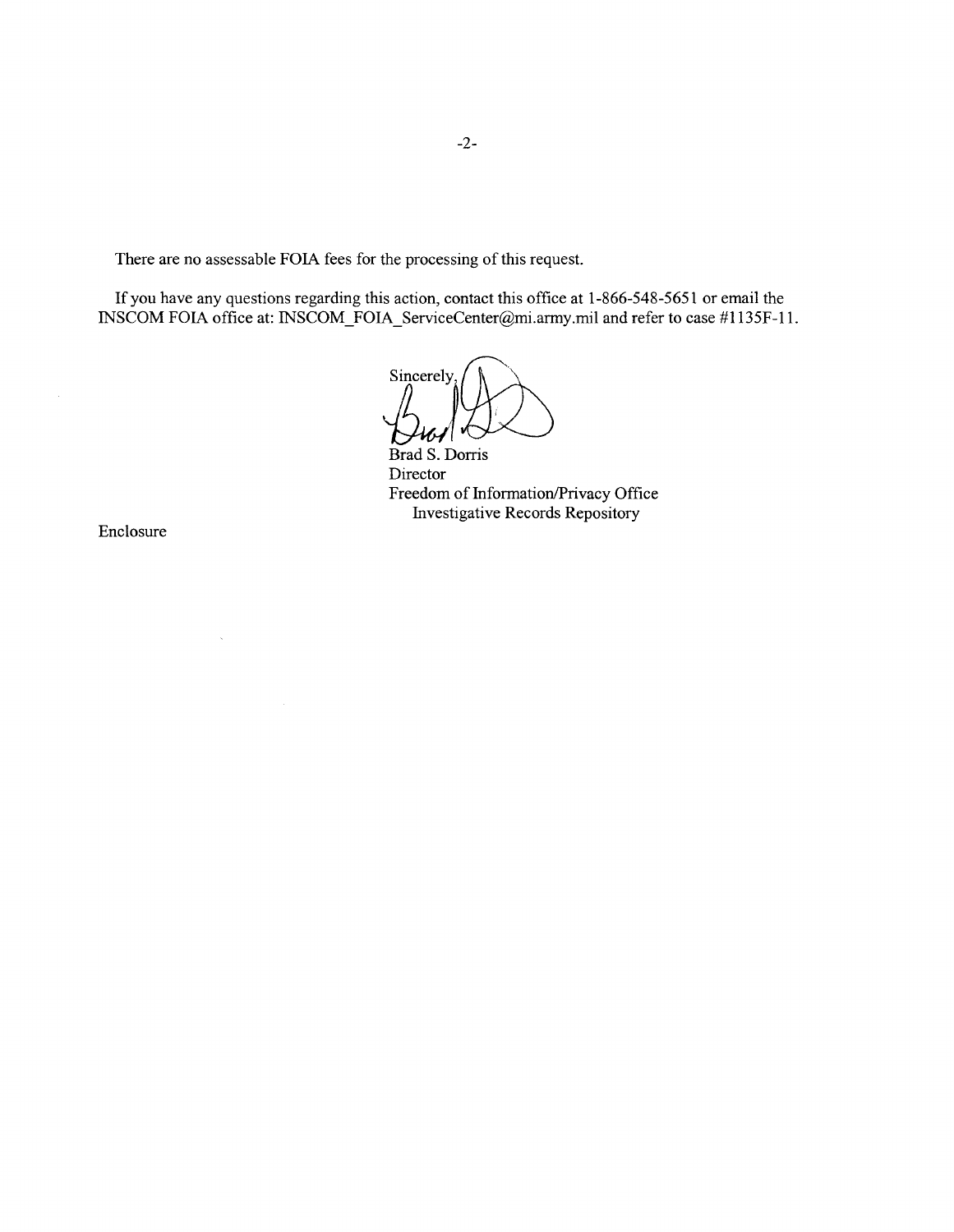DEPARTMENT OF THE ARMY UNITED STATES ARMY INTELLIGENCE AND SECURITY COMMAND 8825 BEULAH STREET FORT BELVOIR, VIRGINIA 22060-5246

DAMI-CIC-CCO (381-45c) 5 September 1995

- -·------·. -· -· ~~~---~---~~~-

 $\sim$ 

MBMORANDUM FOR Commander, 902d Military Intelligence Group, Attn: IAMG-OP•SCO, Ft. Meade, MD 20755

SUBJECT: MCCARTHY, Drury F. ASN: 19 132 447 DPOB: 19 Jan 24, San Francisco, CA ACCO CCN $\sqrt{b}$  (2)

1. References:

a. CONFIDENTIAL memorandum, IAMG-B-CS, 24 August 1995, LCCN  $(b)(2)$ 

b. CONFIDENTIAL memorandum, IAMG-OP-SCO, 5 September 1995.

2. ACCO concurs with field and SCO assessment of reference 1a as a category VI (DSC) SABDA. This ease is opened and closed, effective 5 September 1995. SUbject block and ACCO CCN assigned above.

3. ACCO files and DCII reflect no record of SUBJECT. Wo record in DCII could indicate one of two things: SUBJECT'S period of active service predates DCII information, or information concerning SUBJECT which may have been reflected in the DCII {and stored in the IRR) has been deleted due to limits on aging/retention criteria.

4. ACCO forwarded a copy of reference la to HQDA for historical review and classification determination of the recovered documents. we anticipate the documents have long since been declassified; however, pending results of classification review, recommend you treat the recovered documents (copies in your possession) as SECRET.

5. Thanks to field for submitting a thorough report. Description of the recovered documents should be sufficient for historical/classification determination.

*6.* Subject block declassified by ACCO, 5 September 1995.

7. Forward your original signature report and exhibits to ACCO for disposition.

| 8.        | ACCO POC is | b6 | CONUS Desk, STU III | b <sub>6</sub>              | <b>DSN</b> | b6 |                                    |  |
|-----------|-------------|----|---------------------|-----------------------------|------------|----|------------------------------------|--|
|           |             |    | Daniel V. Creen     |                             |            |    |                                    |  |
|           |             |    | Chief               |                             |            |    |                                    |  |
|           |             |    |                     | Army Central Control Office |            |    |                                    |  |
| CF:       |             |    |                     |                             |            |    |                                    |  |
| TAMG-B-CS |             |    |                     |                             |            |    |                                    |  |
| IAMG-B-OP |             |    |                     |                             |            |    | <del>FOR OFFICIAL USE DALLY.</del> |  |
|           |             |    |                     |                             |            |    |                                    |  |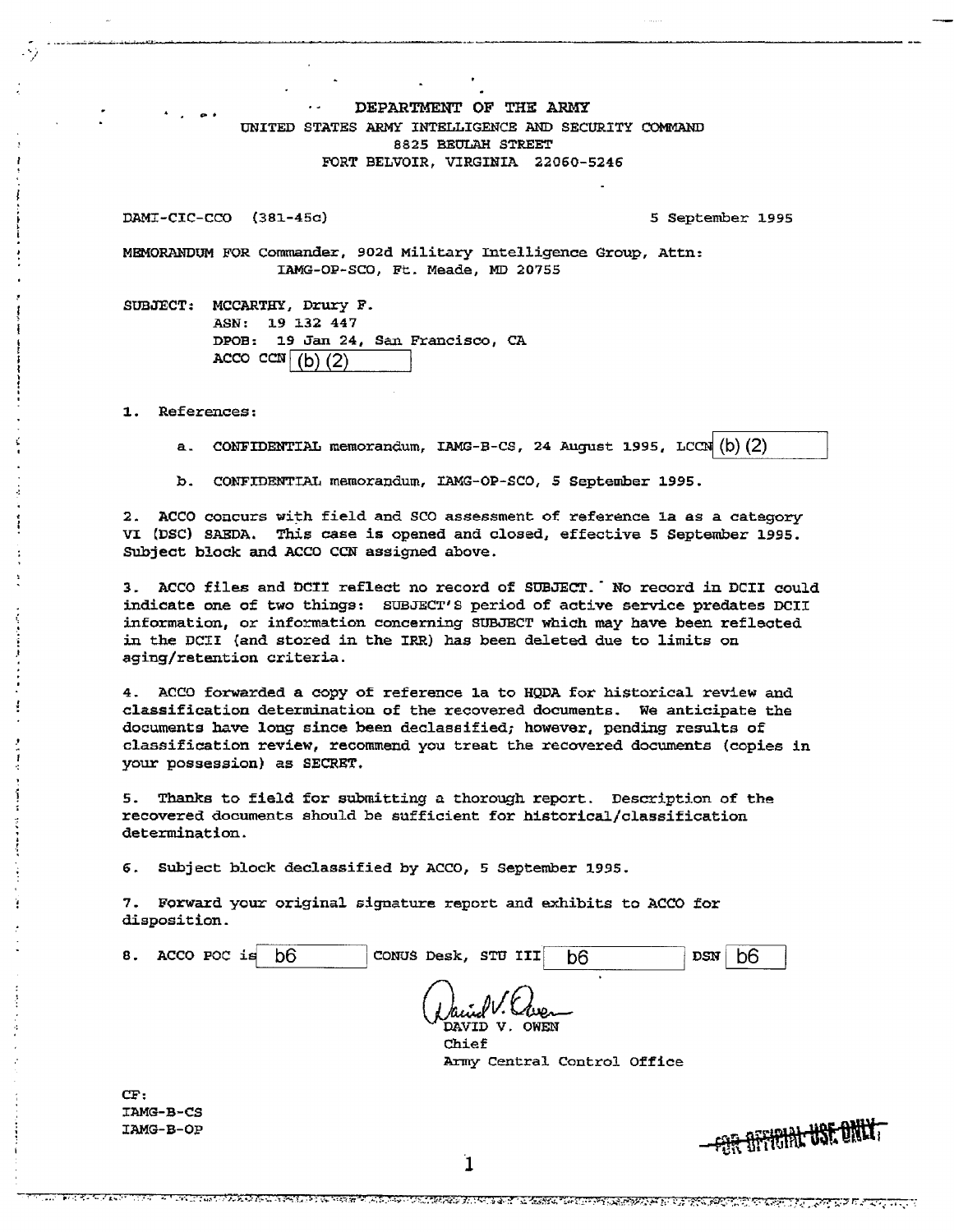

.<br>.<br>.<br>.

. <del>. . . . . . . . . . .</del>



COLORADO SPRINGS MILITARY INTELLIGENCE DETACHMENT 902D MIUTARY INTeLUGENCE GROUP, INSCOM 212 NORTH WAHSATCH AVENUE. SUITE 301 COLORADO SPRINGS, COLORADO 80903-3476

**REPLY TO ATTENTION OF**  $IMG-B-CS (381-45c)$ 

24 August 1995

MEMORANDUM FOR

Commander, U.S. Army Intelligence and Security Command, ATTN: IAOPS-HC (ACCO}, 8825 Beulah Street, Fort Belvoir, VA 22060- 5246

Commander, U.S. Army Foreign Counterintelligence Activity, ATTN: IAFC-DO-I, Fort George G. Meade, MD 20755

Commander, 902d Military Intelligence Group, ATTN: IAMG-OP-SCO, Fort George G. Meade, MD 20755-5910

SUBJECT: MCCARTHY, Drury F. DPOB: 19 January 1924; San Francisco, CA<br>Army <u>Serial Number</u>: 19 132 447<br>ICON (A) 2)  $LCCN : (b) (2)$  (U)

1. **1. SUMMARY:** Soon after HIS death in April 1993, SUBJECT'S wife discovered World War II U.S. Army documents marked TQP SECRET in HIS personal filing cabinet. The documents dated J. June 1944, and titled NEPTUNE-BIGOT, appear to be a portion of the U.S. airborne invasion plans for D-Day at Normandy, France.

2. (U) DATE OF INCIDENT: The documents were discovered after SUBJECT'S 21 April 1993 death. Source 1 reported the discovery on 18 August 1995. How and when SUBJECT obtained the documents is currently unknown. SUBJECT'S 21 April 1993 death. Source 1 reported the discovery<br>on 18 August 1995. How and when SUBJECT obtained the documents<br>is currently unknown.<br>3. LOCATION OF INCIDENT: The documents were discovered<br>by SUBJECT'S wife,

in their garage at I b6 I

4. (U) PERSONS INVOLVED:

a. Party SUBJECT: MCCARTHY, Drury F.; DPOB: 19 January 1924; San Francisco, California; Deceased: 21 April 1993; Last<br>Residence: | b6 | Former Civilian Residence: b6 B Former Civilian Occupation: Contractor/Builder; Former U.S. Army Soldier; Rank: Technician Fourth Grade (T-4); Army Serial Number: 19 132 447;



<u>ক্ষিক বিভিন্ন অন্তৰ্গত হৈ অৱস্থিত অঞ্চল হৈ যে বিভিন্ন হৈ তেওঁ হৈ য</u>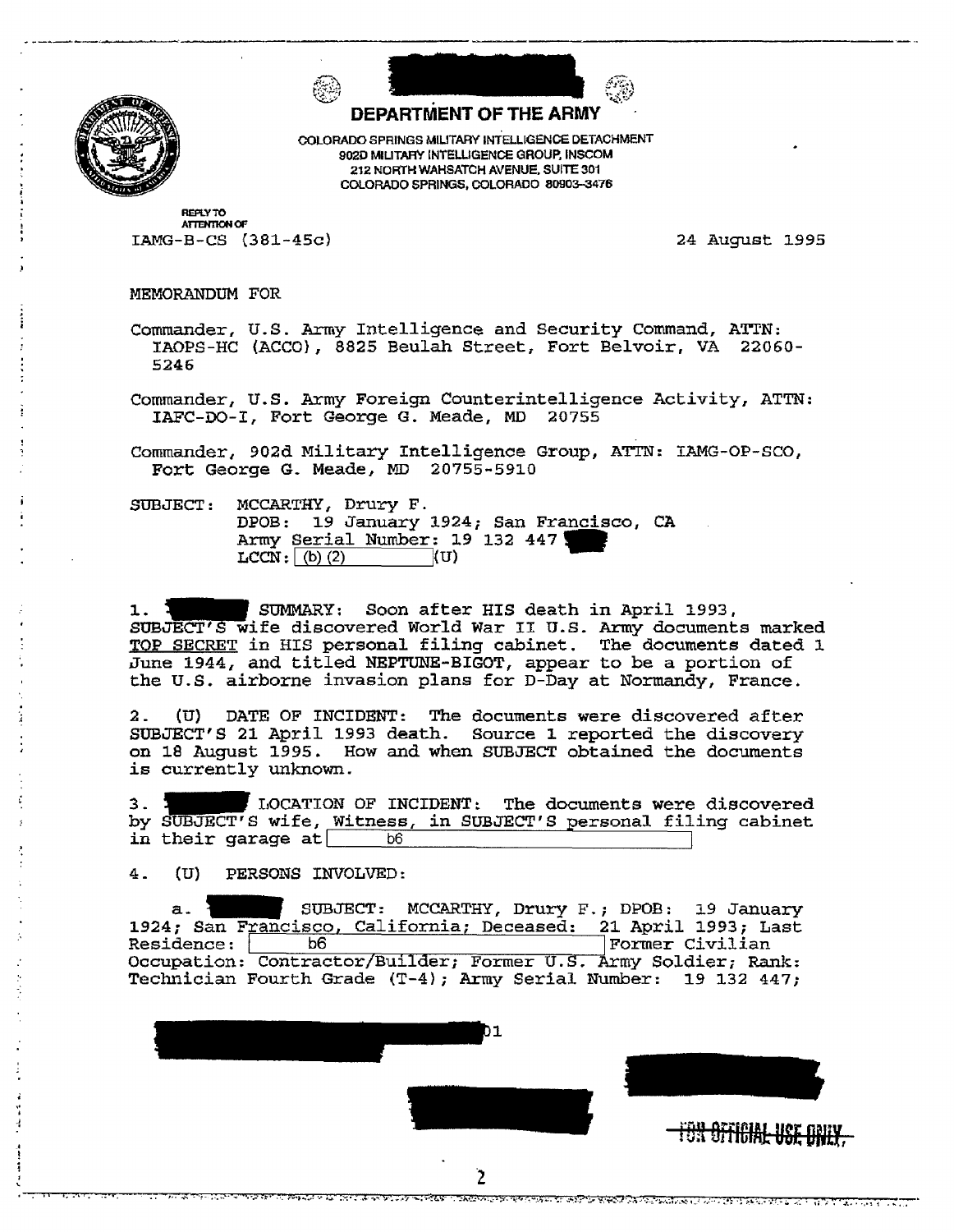

IAMG-B-CS (381-45c) 24 August 1995 SUBJECT: MCCARTHY, Drury F.; DPOB: 19 January 1924; San IAMG-B-CS (381-45c) 24 August<br>SUBJECT: MCCARTHY, Drury F.; DPOB: 19 January 1924; San<br>Francisco, CA; Army Serial Number: 19 132 447 ... , LCCN: (b)(2)  $\binom{[b]}{[c]}$   $(\mathbf{U})$ 

Service Period: 2 December 1942 - 6 March 1946; Active Duty: 5 April 1943 - 6 March 1946; MOS: Intermediate Speed Radio Operator 740; Unit: 151st Armored Signal Company, 11th Armored Division; Foreign Service: 29 September 1944 - 26 February 1946, Europe {Campaigns: Rhineland, Central Europe, Ardennes, 12 October 1944 - 15 February 1946); Permanent Address at Enlist-<br>ment:  $\begin{array}{|l|l|}\n\hline\n\end{array}$  Bolistment ment: <u>b6 b6 and the set of the set of the set of the set of the set of the set of the set of the set of the set of the set of the set of the set of the set of the set of the set of the set of the set of the set of the set</u> Location: Stanford University, California; Discharge Location: Camp Beale, California; Security Clearance: Unknown; Security Debriefing: 19 September 1945.

b. {U) SOURCES:

Herold, Robert (NMI) Junior; DPOB: b6  $(1)$  $\mid$  SSAN :  $\mid$  $\overline{b6}$ b6 b6 Residence: Occupation: Dealer of Military Home Telephone: Collectables,'ornager Denver, Colorado 80231; Business Telephone: b6 Former Occupation: General Manager, Wells Fargo/Ford Warner Corporation; Security Clearance: Held a Secret Clearance as a u.s. Government contract employee with Wells Fargo.

E Kelly, Walter William; DPOB: b6<br>SSAN: b6 Residence  $(2)$ Residence:  $66$  $\begin{array}{c|c|c|c|c|c} \hline \texttt{b6} & \texttt{Residence:} & \texttt{b6} \ \hline \texttt{b6} & \texttt{Home} & \texttt{relephone:} & \texttt{b6} \ \hline \end{array}$ Owner, Manager and Baker, Mama Pirogi's ~~-=E=a~s~t~~~~A~v~e~n~ue, Denver, Colorado 80206; Business b<sub>6</sub> Telephone: D6 I Security Clearance: None; SUBJECT'S Brother-in-Law.

|                                    | _________ | <b>WITNESS:</b> | bЄ | NEE | b6 | SUBJECT'S |  |
|------------------------------------|-----------|-----------------|----|-----|----|-----------|--|
| Widow, Source 2's Sister; Address: |           |                 |    |     |    | (NFT)     |  |
| Telephone:                         | b6        |                 |    |     |    |           |  |

d. (U) OTHERS KNOWLEDGEABLE :

(1) . b6 lLT, Division Historian,<br>Pratt Museum, 101st Airborne Division, Fort Campbell, Kentucky, Pratt Museum, 101<br>Telephone: b6 1LT, Division Historian, (2)  $\begin{array}{|c|c|c|c|c|}\n\hline\n\text{For the } & \text{F}{\text{on}} & \text{F}{\text{reedom of Information Act}} \\
\hline\n\text{For the } & \text{Camobel1. Kentucky, Telephone:} & \text{b6} & \text{b} \\
\hline\n\end{array}$ Officer, Fort Campbell, Kentucky, Telephone: **1 b6** I b6 I (3) 2

ST PRINTENDE I NEBANDEN SITTE BEAT FORDE NEET HE GEEN VARAT DIAARSATZE GETER TOT TE PHYSITISTICHT. TE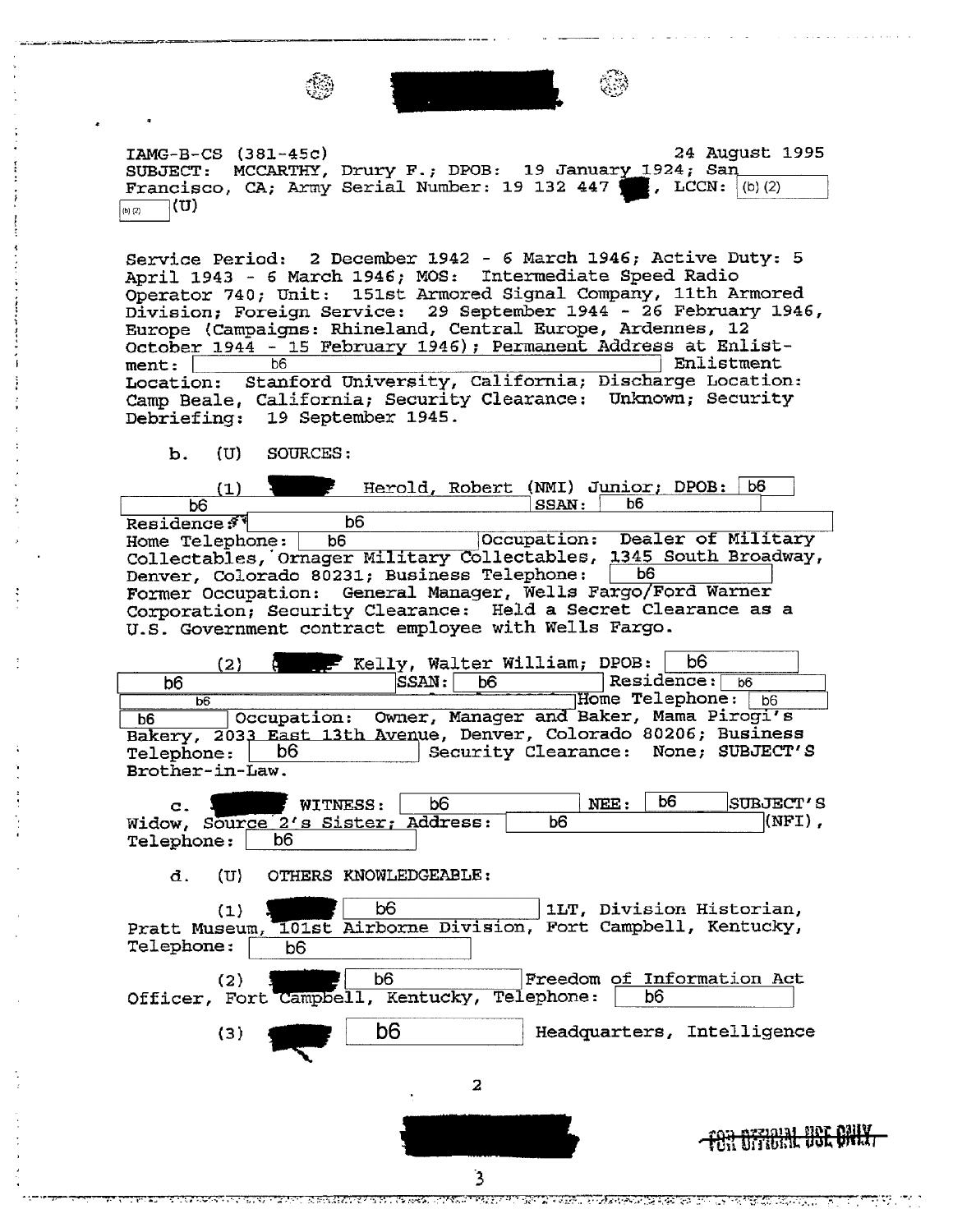

IAMG-B-CS (38l-45c) SUBJECT: MCCARTHY, Drury F.; DPOB: 19 January 1924; San Francisco, CA; Army Serial Number: 19 132 447  $(b)$   $(2)$ 24 August 1995 24 August 1<br>Drury F.; DPOB: 19 January 1924; San<br>Serial Number: 19 132 447 ., LCCN: <u>(b)(2)</u>

and Security Command, Fort George G. Meade, Maryland, Telephone:<br>b6 bs I

 $\begin{array}{c|c} \hline \begin{array}{ccc} \hline \begin{array}{ccc} \hline \begin{array}{ccc} \hline \begin{array}{ccc} \hline \begin{array}{ccc} \hline \end{array} & \hline \end{array} & \mathbf{06} & \end{array} & \mathbf{C} \mathbf{W2} \,, \text{ Desk } \mathbf{offer} \,, \end{array} \end{array}$ Control Office-CONUS, 902d Military Intelligence Group, Fort<br>George G. Meade, Maryland, Telephone: . . b6 CW2, Desk Officer, Sub-

5 • (U) NARRATIVE :

#### SOURCES HAD NO OBJECTION TO THE RELEASE OF THEIR IDENTITIES IN CONJUNCTION WITH THIS INCIDENT

a.  $\leftarrow$  On 18 August 1995, CW2 b6 | telephoned the Colorado Springs Military Intelligence Detachment and reported that Herold reported that He had possession of Top Secret U.S. Army documents and wished to speak with a representative of the Army. The undersigned interviewed Herold and Kelly at Herold's residence on 21 August concerning the documents.

b. I Get Upon initial contact, Herold expressed amazement that the Army responded so quickly to his telephone inquiry about the documents with Top Secret markings.

c. 1 11111 F Kelly related that soon after SUBJECT'S death on 21 April 1993, His sister, b6 was going through things at her house and garage attempting to reorganize her life. She told Kelly that while looking through SUBJECT'S personal filing cabinet in the garage, she shockingly came across a large envelope containing papers with Top Secret markings. She telephoned her brother, Kelly for advice about the papers. Kelly suggested she send the papers to Him for review. He eventually received the papers in August 1994, and discovered they may be actual documents related to the D-Day invasion at Normandy, France in 1944. About six months ago Kelly approached *His* bakery customer, b6 / who is a military collectables dealer, about the papers'<br>value. Herold recently obtained the papers from Kelly, in their Herold recently obtained the papers from Kelly, in their partnership, for review. Upon discovering they were marked Top Secret, Herold was concerned that they may still contain classified national defense information. Herold contacted 1LT  $\boxed{b6}$  via telephone, who directed him to Mr.  $\boxed{b6}$  who directed him *via* telephone, who directed him to Mr. b6 to Dr. Pearce, who directed him to  $C W2|_{D6}$ 

d.  $\ddot{i}$  Herold provided a photocopy of the following papers and showed a video tape He took of a map overlay found with the papers. The map overlay contained a hand drawing of the





BETUTT GESTUCKEN TASSA KULTURU ET LUCURUMATIKUM MUSISININ MUNICIPALITIIN MUNICIPALITIIN PALITIIN JULIUS TYY TYÖ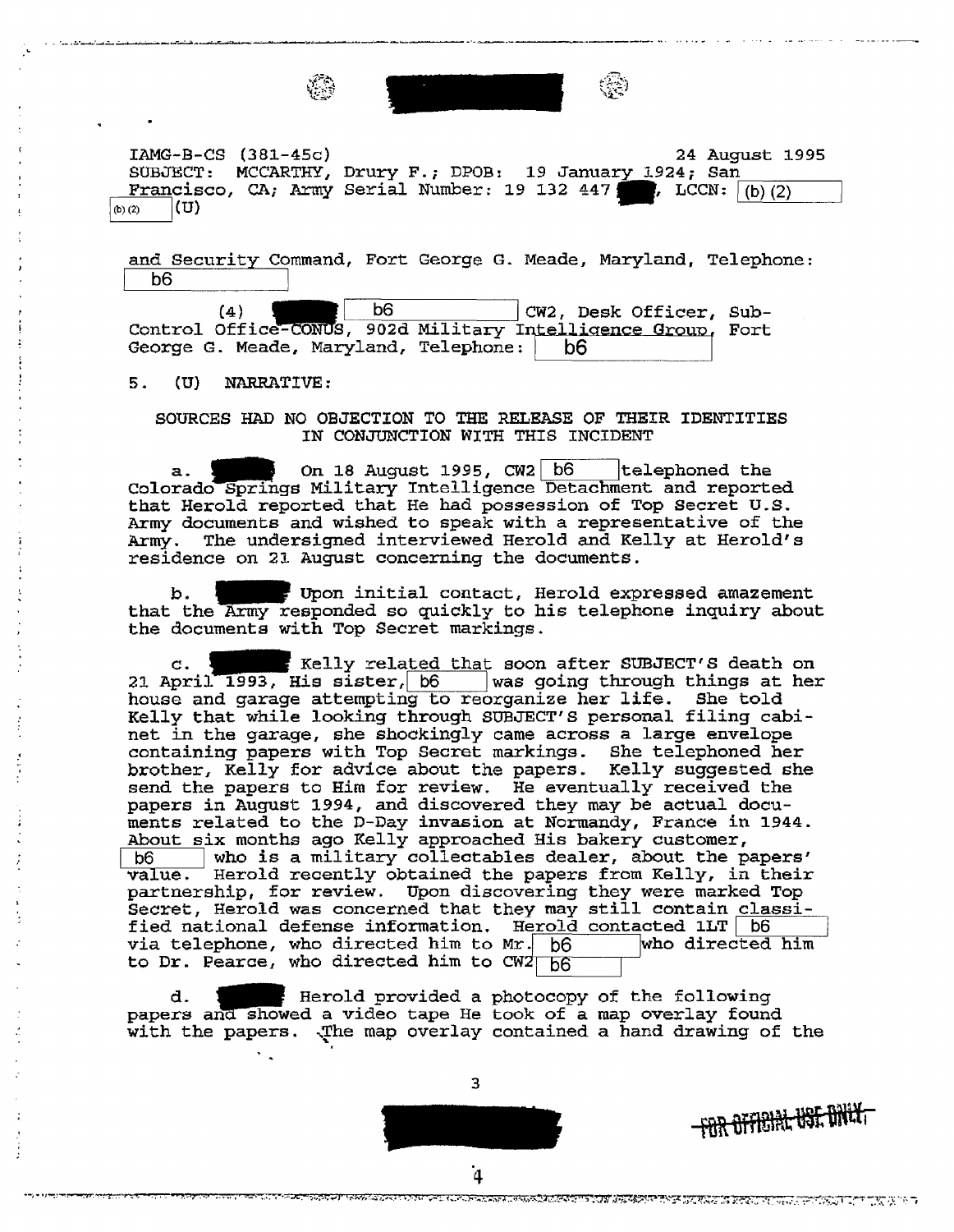

- ;'{ ........ ~ ............... ~~-----~~·---~~~~--

~:/

IAMG-B-CS (38l-45c) SUBJECT: MCCARTHY, Drury F.; DPOB: 19 January 1924; San Francisco, CA; Army Serial Number: 19 132 447 LCCN: (b) (2) <sup>1</sup> (m)  $\boxed{\circledcirc}$  (U) 24 August 1995

southeast coast of Great Britain, the English Channel, and western France. The map overlay, also marked Top Secret, showed the approach corridors for troop carrier {TC) aircraft from Great Britain, across the channel into France, supporting airborne and glider assault operations. Herold described the documents, which He and Kelly did not want to surrender because of the collectors' value, as original manually typed onionskin earbons. The photocopies of the original carbons as provided by Herold are as follows:

(1) **] Prop Secret, NEPTUNE-BIGOT, Field Orders** Number 1, Hqs, 438th TC Gp, APO 133, U.S. Army, 1900, 1 June 1944, stamped 00010. This document consists of 11 pages containing the basic plan which directs that Allied Armies establish a bridgehead on the Cotentin Peninsula on D-Day. The IXth Troop carrier command will perform lift of the 82d Airborne Division (82AB), 101st Airborne Division (101AB) and the British 1st Airborne Division (BlAB) . Specifically the 438th TC Group will participate in a parachute and glider mission by transporting parachute elements of the 101AB from Greenham Common to DZ "A" on D-Day and lifting glider elements of the 82AB from Greenham Common to LZ "W" on D-Day. Further they will on or about D+S lift glider elements of the B2AB. D-Day is to be announced. The order further breaks down the mission of each TC squadron and directs further guidance to annexes. Seven annexes are listed: 1 - Intelligence, 2 - Air Movement Table, 3 - Route Overlay, 4 - Glider Loading Plan, 5 - Glider Release and Landing Plan, 6 - Administrative Order, and 7 - Signal Annex.

(2) **1 1 Top Secret.** Annex 1 to F.O. 1, NEPTUNE-BIGOT, Intelligence, HQ, 438th TC Group, Station 486, US Army, 1 June 1944, stamped OOOl1. This document consists of 14 pages containing a summary of the enemy situation, including references for political and economic, subversive, with identification of French Nazi collaborationist groups such as the PPF {Parti Populaire Francaise) and the RMP (Rassemblement National Populaire) and French/German defense units such as the SOL (Service D'Ordre Legionnaire) and Marcel Deat's LNP (Legion National Populaire), climatical averages, terrain, and military situation; essential elements of information; enemy capabilities, including radar, *air,* ground defenses, and naval (forces); measures to obtain information including aviation, intelligence agencies, such as photo intelligence, signal radio intelligence, and lower and neighboring echelons; counterintelligence, including security in planning, special measures to be employed prior

4



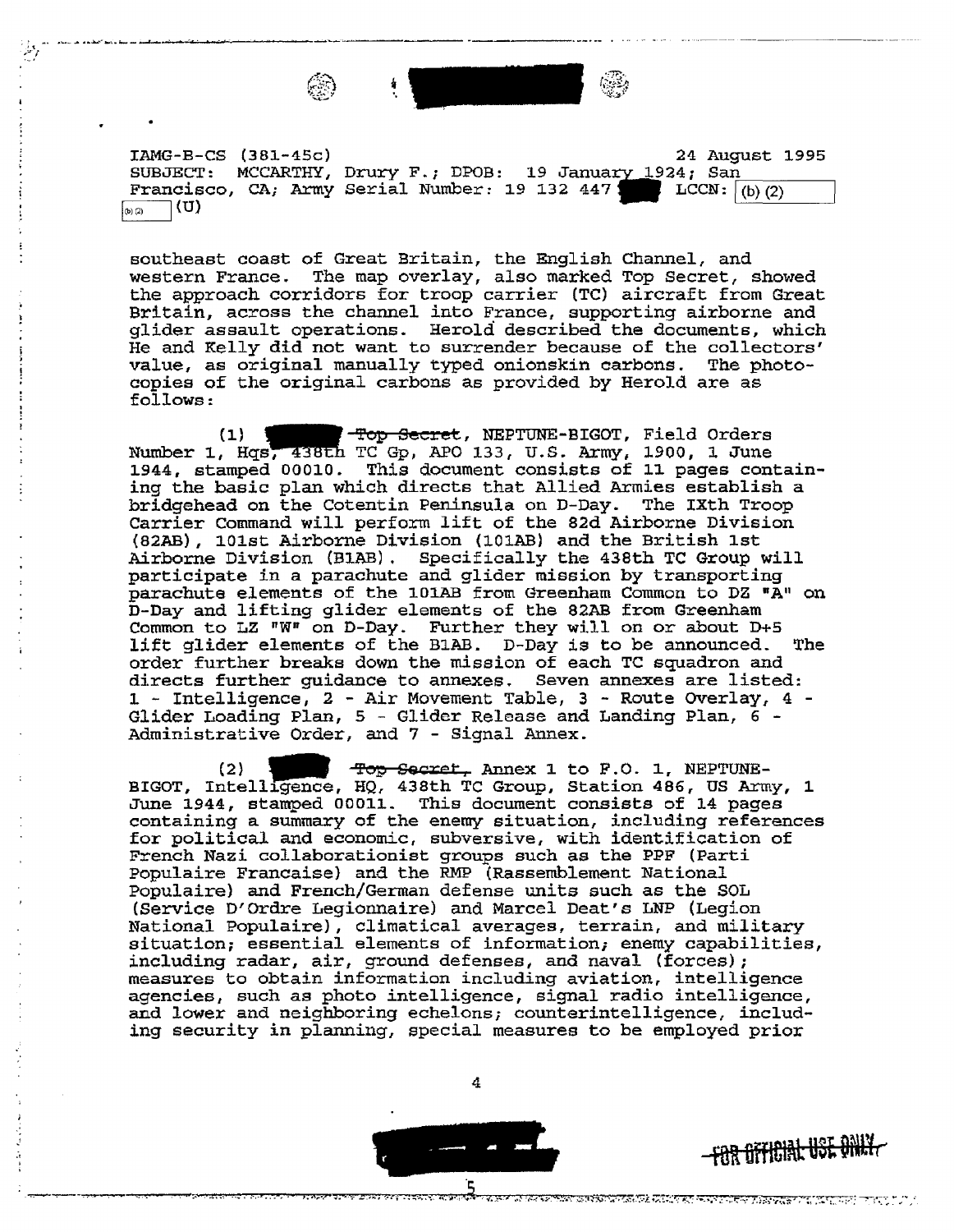

IAMG-B-CS {381-45c) 24 August 1995 SUBJECT: MCCARTHY, Drury F.; DPOB: 19 January 1924; San<br>Francisco, CA; Army Serial Number: 19 132 447 7, LCCN: (b)(2) SUBJECT: MCCARTHY, Drury F.; DPOB: 19 January 1924; San<br>Francisco, CA; Army Serial Number: 19 132 447 **I**, LCCN: (b)(2) Francisco, CA; Army Serial Number: 19 132 447 . LCCN:  $(1)(2)$  .  $(0)(2)$ 

to D-Day and D-plus days, E & E procedures, and P/W and captured documents; a reference to maps and aerial photos; weather, airsea rescue; and lastly, reports and dissemination. Within the Security in Planning paragraph, the operation is called NEPTUNE-BIGOT is identified as a Top Secret control word.

 $(3)$  **....**  $\frac{1}{2}$   $\frac{1}{2}$   $\frac{1}{2}$   $\frac{1}{2}$   $\frac{1}{2}$   $\frac{1}{2}$   $\frac{1}{2}$   $\frac{1}{2}$   $\frac{1}{2}$   $\frac{1}{2}$   $\frac{1}{2}$   $\frac{1}{2}$   $\frac{1}{2}$   $\frac{1}{2}$   $\frac{1}{2}$   $\frac{1}{2}$   $\frac{1}{2}$   $\frac{1}{2}$   $\frac{1}{2}$   $\frac{1}{2}$   $\frac{1}{2}$ Gp, APO  $\#133$ ,  $1000$ , 2 June 1944, Subject: Air Movement Table, NEPTUNE-BIGOT, "Albany11 , D-Day Pre-Dawn, 1 page, stamped 00010. This is a chart listing Serial Airborne Units, Unit (438th squadrons), Number of Aircraft, Number of Gliders, Chalk Numbers, Take-off Airfield, DZ, Aircraft Available, Equipment Loaded, Emplane Time, Emplaned & Stations, Take-off Time, Departure Time, Return (time) of 1st Ship (aircraft) .

Emplane Time, Emplaned & Stations, Take-Off Time, Departure Time<br>Return (time) of 1st Ship (aircraft).<br>(4)  $\begin{array}{ccc} \text{Fep Secret, } & \text{Annex 4 to F0 1, } & \text{Subject:} \end{array}$ <br>Glider Loading Plan, undated, stamped 00010. This document is a hand drawn map of an airfield which identifies unit locations and glider locations.<br>
(5) ... ... Top Secret, Annex 6 to F.O. 1, Headquarters,<br>
438th Troop Carrier Group, Army Air Force, APO 133, U.S. Army, 1 glider locations.

(5) (5) Top Secret, Annex 6 to F.O. 1, Headquarters, 438th Troop Carrier Group, Army Air Force, APO 133, U.S. Army, 1 June 1944, Subject: Administrative Order No I to Accompany Field Order No I, stamped 00010. This document consists of 10 pages containing direction for supply, including individual clothing and equipment; evacuation; traffic; transportation; airdrome maintenance and repair; personnel; miscellaneous, including strength reports, personnel replacements, finance service, chemical defense, engineering inspection of aircraft, aircraft and glider markings, special tools, disease control, and group command post.

{6} **lllllllt** Yap Seczet, Annex 7 to FO No. 1, Hqs, 438th TC Gp, APO 133, U.S. Army, 1600, 1 June 1944, Subject: Signal Communications Annex, stamped 00010. This document consists of eight pages containing a mission statement; signal plans; wire plans, listing the telephone wiring to be employed by the Group, 101AB, and 82AB; radio, including callsigns for each Wing and the Pathfinders; airdrome control; air to air emergency communications; navigational aids facilities, including radar, beacons, visual aids and IFF; message center operations; motor messenger; codes and ciphers; signal supply; and command posts.

(7) **the 3 of - Top-Secret,** Reg No 3008, Headquarters, Ninth Air Force, Copy No. 20-5, Subject: Countersigns, dated 21 May

5



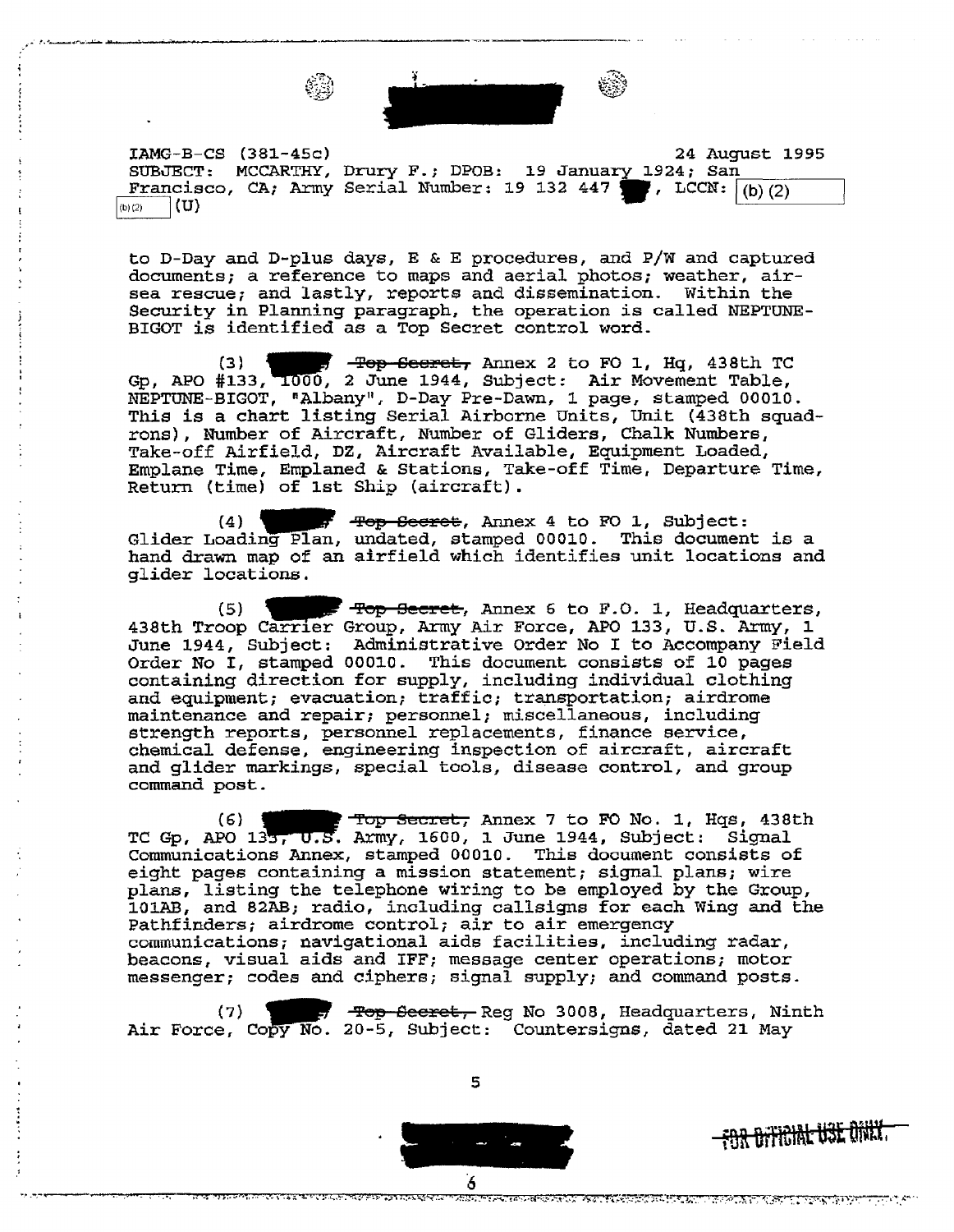

IAMG-B-CS (381-45c)

SUBJECT: MCCARTHY, Drury F.; DPOB: 19 January 1924; San Francisco, CA; Army Serial Number: 19 132 447 • LCCN:  $(0)(2)$  $(b) (2)$ b)[2) j(U) 24 August 1995

1944, stamped 00011. This document consists of two pages containing countersigns for use by the Ninth Air Force outside of the United Kingdom during the first 20 days of Operation NEPTUNE.

e. Sources, with assistance from other papers and photographs found in SUBJECT's scrapbook, which was provided by Witness with the documents, advised that SUBJECT arrived in Great Britain on 12 October 1944, and was later deployed to France with the lSlst Armored Signal Company, 11th Armored Division. SUBJECT took a seven day rest & recuperation leave, processing through R-74, Munich, Germany to the Riviera, France on 19 September 1945. HIS leave orders are from Headquarters, 3325 SIAM Company, APO 403, U.S. Army, dated 18 September 1945, which lists SUBJECT as a Tee 5 (Technician Fifth Grade) . Attached to HIS leave orders is a declaration from Headquarters, Third Army, dated 19 September 1945, stating SUBJECT did not have any uncensored or unauthorized classified material in HIS possession. The declaration was suppose to be surrendered to the Security Control Officer at HIS leave destination. Kelly said SUBJECT was a pack-rat, meaning that HE kept unnecessary items. Kelly further advised that SUBJECT never talked about HIS war experiences. No other papers, including HIS discharge documents, listed the 3325th SIAM Company. One certificate found with HIS belongings indicates HE completed French language training.

f. {U) Sources requested a review of the documents by competent authority for current classification. Sources acknowledged that they wish to profit from the sale of the these original documents to a collector, but only if the documents are determined to be unclassified and of no threat to the national security.

6. (U) ACTIONS TAKEN: Due to the age of the information contained in the documents, over 51 years, and the successful execution of the invasion plan outlined in the documents, common sense dictated that the photocopies be control as Secret information in accordance with AR 380-5 until otherwise directed. No military nor local agency checks were conducted.

7. The COMMENTS: Recommend this incident be opened as a Category VI (DSC) based upon the allegation that SUBJECT, a former U.S. Army soldier, deliberately and without authorization, possessed national defense information, and that the investigation be closed after completion of national agency checks. Sources executed IA Form 106, Privacy Act of 1974 Advisement

6

T<br>TANA KATANG PERANG PERANG PANANG PANANG PANANG ANG ANG PANGANG PANGANG PANANG PANANG PANANG PANANG PANANG PANA

**FRIA OFFICIAL USE DNIY.**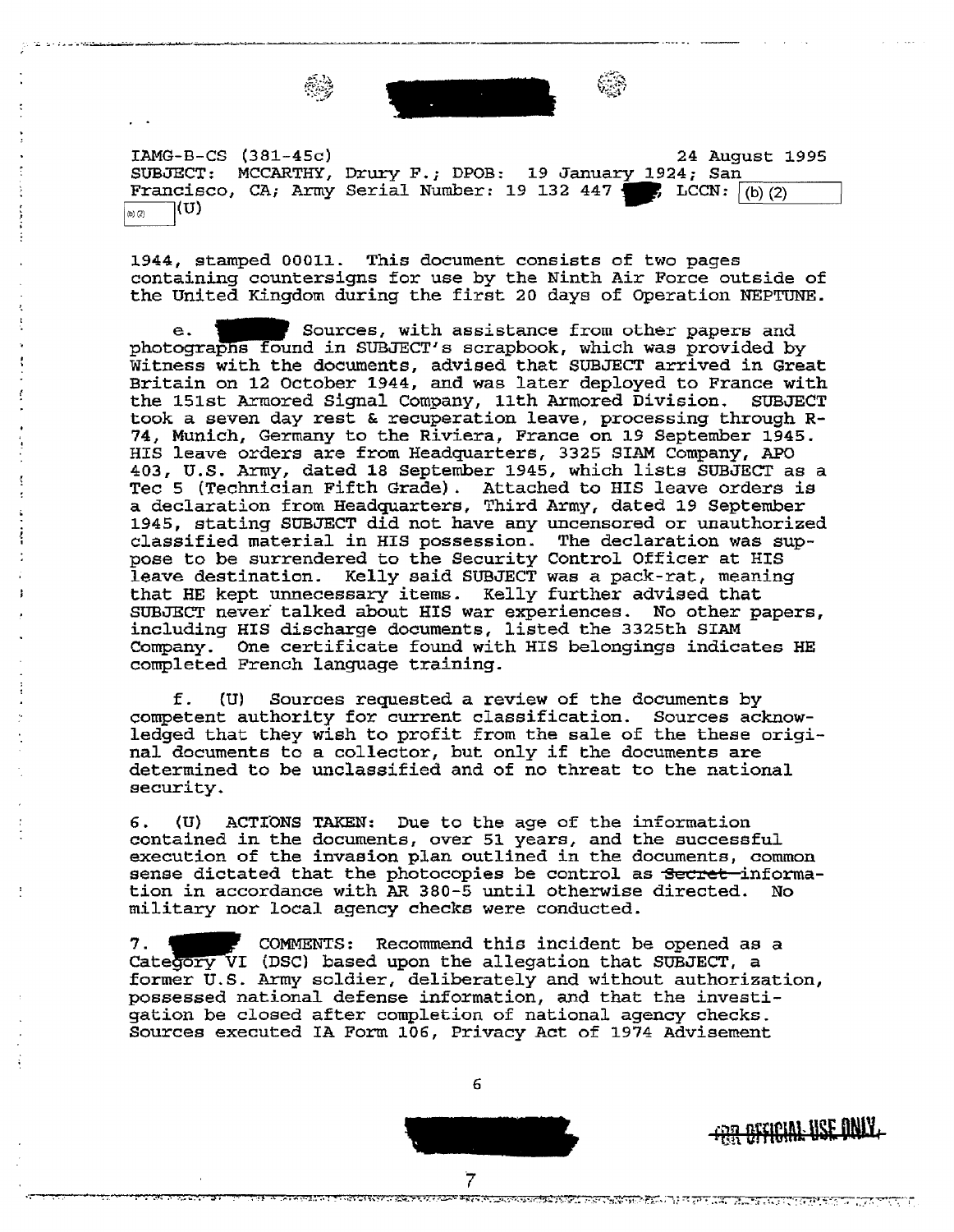

.. ·~-·---~--..: ..... :.--· -·~ -·-· - -·. -~--------------- --·----- .. --

IAMG-B-CS (381-45c)

SUBJECT: MCCARTHY, Drury F.; DPOB: 19 January 1924; San Francisco, CA; Army Serial Number: 19 132 447 LCCN:  $(b)$  (2) 24 August 1995

Statements. Sources provided a photocopy of the documents described above, a photocopy of SUBJECT'S WD AGO (War Department Adjutant General's Office) Form 53-55, Enlisted Record and Report of Separation Honorable Discharge, dated 6 March 1946, and a photocopy of SUBJECT'S Army of the United States Honorable Discharge certificate, dated 6 March 1946. The marks and scribbling on the photocopies of the Top Secret documents are Sources' attempts to negate the collector value of the copies. The video tape shown by Sources was of Annex 3 to FO 1, Route Overlay. Sources did not provide a photocopy of Annex 5 to FO  $1$ , Glider Release and Landing Plan, which was missing from the originals, nor a video copy or photocopy of Annex 3 to FO 1. As expected, there are no markings for classification authority nor downgrading instructions, nor paragraph markings on the documents photocopies provided by Sources. Based upon a detailed review by the undersigned, using guidance from AR 380-5 and DoD 5200.1-H, the documents revealed no information which would provide a foreign nation insight into the war potential, plans or posture of the U.S.; allow a foreign nation to develop, improve, or refine their war potential; provide a foreign nation a base upon which to develop effective countermeasures; nor weaken or nullify the effectiveness of a defense or military plan, operation, project, or activity that is vital to the national defense. is strongly recommended the documents be certified unclassified and a certification letter from the Department of the Army be provided to Sources. Of interest is HIS discharge certificate from Camp Beale, California, which is signed by  $|$  b6 Major, MI. Neither Source had any idea how or when SUBJECT may have obtained the documents. Unexplained abbreviations in this report are as they appear in the found documents. Request common sense guidance concerning the transmission of these Top Secret marked documents as Exhibits with the original signature report. Registered U.S. mail is the recommended means.

8. (U) Report submitted by the undersigned at STU III: **b6** b6 DSN: **b6** b6 EXHIBITS Photocopy of Special Agent 438th TC Group 902d Military Intelligence Group FO 1 w/Annexes 1, 2, 4, 6, 7 and Reg 3008.<br>
Which  $q_{\theta}^{(0)}$  $4/\sqrt{6}$ , 7 and Reg 3008. 7 <del>FOR OFFICIAL USE ONLY</del>

कम्बन्धन्यान्यान् र जीविके भी शिवास्त्र परिवर्तन को प्रतिकारित परी जाता होते पिछान् सा अन्नत पात्र पात्र परिवर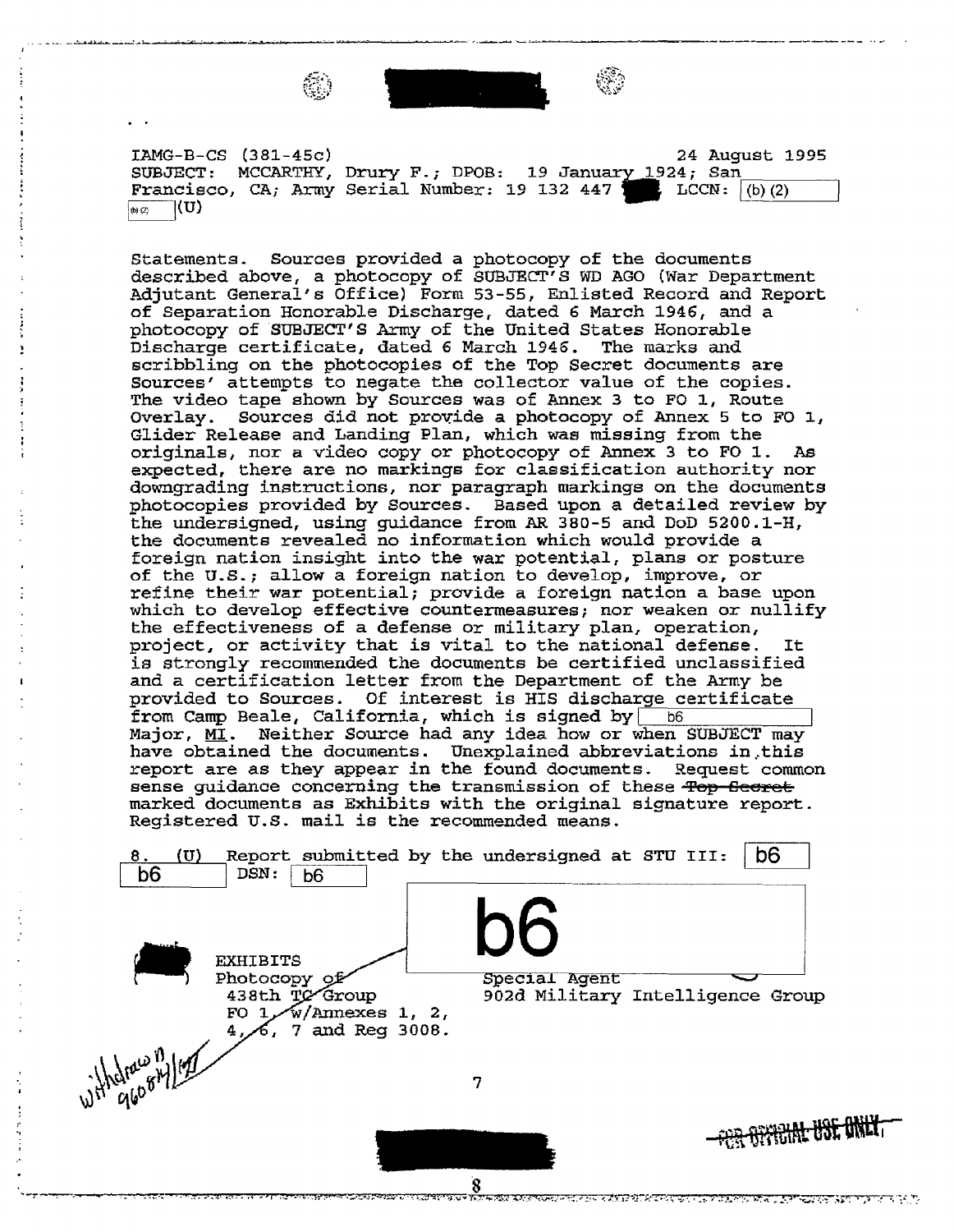

 $IMG-B-CS (381-45c)$ SUBJECT: MCCARTHY, Drury F.; DPOB: 19 January 1924; San Francisco, CA; Army Serial Number: 19 132 447 <del>(C)<sub>711</sub></del>CCN: (b)(2) 24 August 1995 (U)

( } Photocopy of SUBJECT's WD AGO Form 53-55, dated 6 March 1946.

... .,, .... \_ ........ ,.,\_ .•.. \_ ... -..-\_~~-----------------~

. .

( ) Photocopy of SUBJECT'S U.S. Army Honorable Discharge certificate, dated 6 March 1946. .

CF: Cdr, USA CI Scty Bn, IAMG-B-OP Cdr, C Co, USA CI Scty Bn, IAMG-B-C Cdr, B Co, USA CI Scty Bn, IAMG-B-B Cdr, Oakland MID, 902d MIGp, IAMG-B-OK Cdr, Atlanta MID, 902d MIGp, IAMG-B-AT



8

TER TROPISTIONSKIPSKI <sup>(</sup>PARTAMILITER MEMERY PIATIK ROCHIT, IT DI BIPLIT (TT. T. RRITT T. T. P. 1957)

ড়য়ড়ড়য়য়য়ড়য়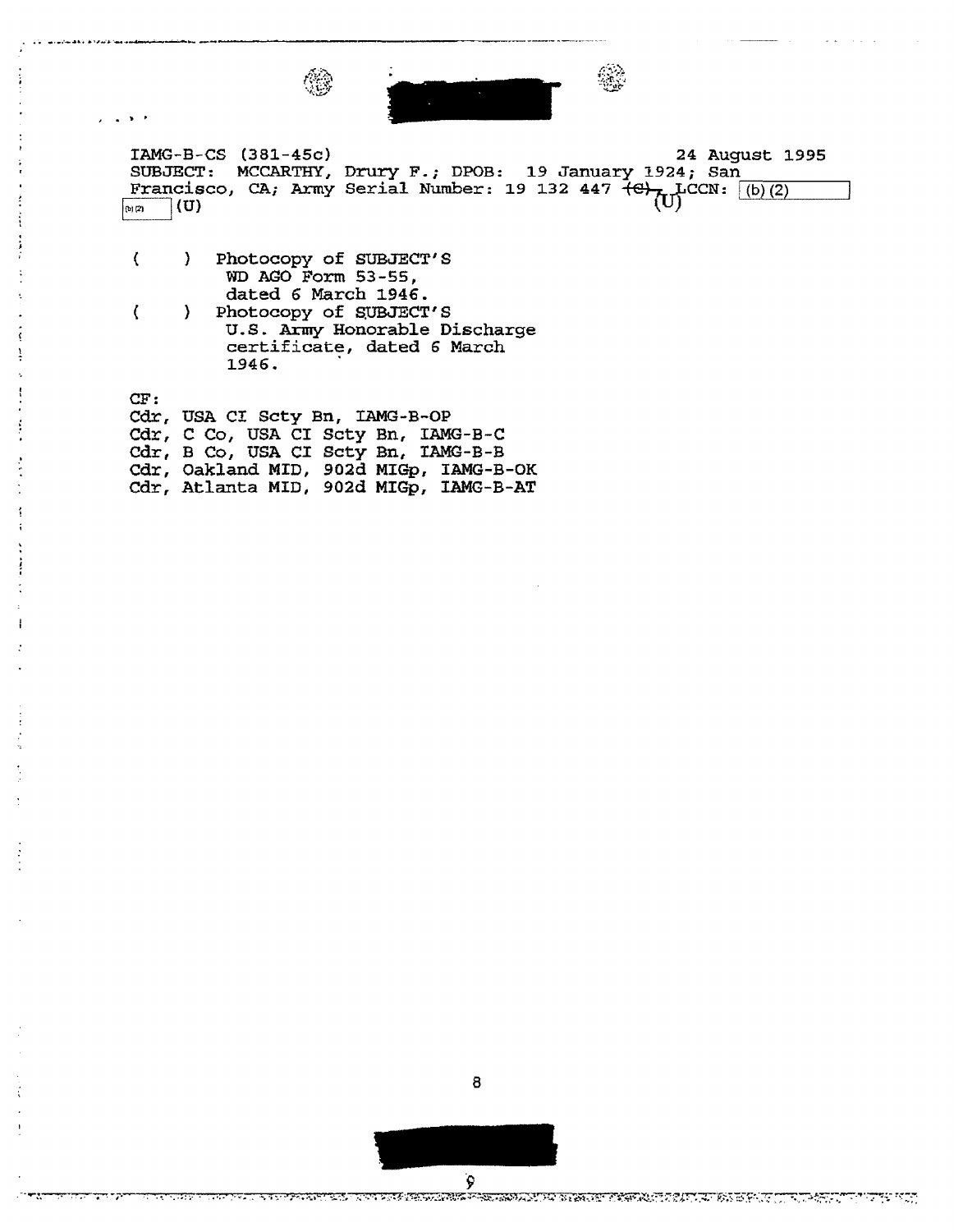

## **EXHIBIT COVER SHEET**

| <b>SUBJECT:</b>        | (U) | MCCARTHY, Drury F.<br>ASN: 19 132 447<br>DPOB: 19 Jan 24; San Francisco, CA |
|------------------------|-----|-----------------------------------------------------------------------------|
| DACCO CCN:             | (U) | (b) (2)                                                                     |
| <b>PREPARING UNIT:</b> | (U) | Colorado Springs MI Detachment<br>902d Military Intelligence Group          |
| <b>REPORT DATED:</b>   | (U) | 24 August 1995                                                              |
| DESCRIPTION:           | (U) | Photocopy of SUBJECT'S WD AGO Form 5                                        |

 $3 - 55.$ Enlisted Record and Report of Separation Honorable Discharge, dated 6 March 1946.

**EXHIBIT\_** 



 $\overline{10}$ 



#### 902D MI GROUP FORM 3-R, NOV 90

T TERNATURI IN TERNATURI INDELLE ELEGISCHE ER IN ER IN DER TERU EN EINE ER DER TERNATURI ER DER ER ER EINE DE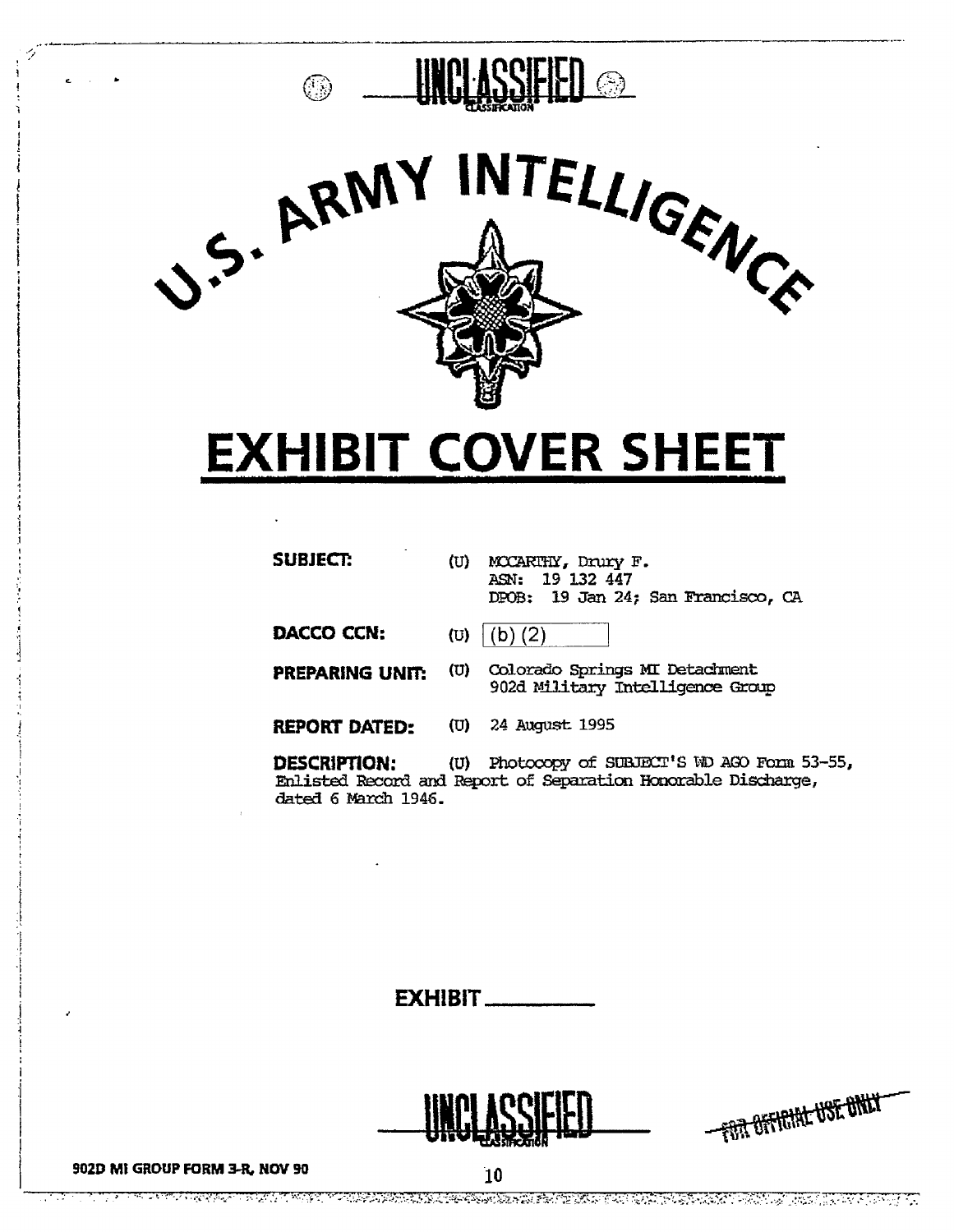### $ENLIST$  RECORD AND REPORT OF  $\mathbb{C}$  PARATION HONORABLE DISCHARGE

|                                                                                                                                                                                                                                                                                                                                                                                                                                                                                                                                                                                                                                                    |                               | <b>Z. ARNY SERIAL NO.</b> |                               | 3. GRADE                                                                | 4. ABM OR SERVICE                                                                           |                         |                             |
|----------------------------------------------------------------------------------------------------------------------------------------------------------------------------------------------------------------------------------------------------------------------------------------------------------------------------------------------------------------------------------------------------------------------------------------------------------------------------------------------------------------------------------------------------------------------------------------------------------------------------------------------------|-------------------------------|---------------------------|-------------------------------|-------------------------------------------------------------------------|---------------------------------------------------------------------------------------------|-------------------------|-----------------------------|
| 1. LAST HANE - FIRST HANE - MIDDLE INIZIAL<br>Mc Carthy Drury F                                                                                                                                                                                                                                                                                                                                                                                                                                                                                                                                                                                    |                               | 19 132 447                |                               | T <sub>4</sub>                                                          | SC                                                                                          |                         | 5. COMFONENT<br>ERC         |
| <b>8. ORGANIZATION</b>                                                                                                                                                                                                                                                                                                                                                                                                                                                                                                                                                                                                                             | 7. DATE OF SEPARATION         |                           |                               | <b>8. PLACE OF SEPARATION</b>                                           |                                                                                             |                         |                             |
| 151st Armd Sig Co<br>9. PERMANENT ADDRESS FOR MAILING PURPOSES                                                                                                                                                                                                                                                                                                                                                                                                                                                                                                                                                                                     |                               | $\cdot$ 6 Mar 46<br>G∩    | 10. DATE O" BIRTH             |                                                                         | Sep Cen Camp Beale Calif<br>I IL PLACE OF BIRTH                                             |                         |                             |
| 50 Hudson St Redwood City Calif. San Mateo                                                                                                                                                                                                                                                                                                                                                                                                                                                                                                                                                                                                         |                               |                           | 19 Jan 24                     |                                                                         | San Francisco                                                                               |                         | Callif                      |
| 12. ADDRESS FROM WHICH ENPLOYMENT WILL BE SOUGHT                                                                                                                                                                                                                                                                                                                                                                                                                                                                                                                                                                                                   |                               |                           |                               | 13. COLOR EYES 114, COLOR HAIR 15, BEIGHT                               |                                                                                             | 18. WEIGHT              | 117. NO. DEPEND.            |
| See 9<br><b>RACE</b><br><b>MARITAL STATUS</b><br>ts.<br>19.                                                                                                                                                                                                                                                                                                                                                                                                                                                                                                                                                                                        |                               | 20. U.S. CITIZEN          | Hazel                         | l Brown<br>21. CIVILIAN OCCUPATION AND ND.                              | 612                                                                                         | $160$ $\mu$ ss.         | Ω                           |
| wante   NCGRO   ОТНЕВ(SPECI/У) SEVOLE  МАRRIED  СТИЕВ (SPECI/У)<br>x<br>x                                                                                                                                                                                                                                                                                                                                                                                                                                                                                                                                                                          | YES.<br>x                     | 'nō                       |                               | Student College x-02 .                                                  |                                                                                             |                         |                             |
| <b>23. DATE OF ENLISTMENT</b><br><b>22. DATE OF INDUCTION</b>                                                                                                                                                                                                                                                                                                                                                                                                                                                                                                                                                                                      | MILITARY -                    |                           | HISTORY                       | Z4. BARE OF ENTRY INTO ACTIVE SCRVICE   25, PLACE OF ENTRY INTO SERVICE |                                                                                             |                         |                             |
| $2$ Dec $42$                                                                                                                                                                                                                                                                                                                                                                                                                                                                                                                                                                                                                                       |                               | Apr 43.                   |                               |                                                                         | Stanford U Calif                                                                            |                         |                             |
| 26. AUGISTIFICS 27. ACCALS.S. BOARD NO.   28. COUNTY AND STATE<br>SELECTIVE $\sum_{\text{TES}_{\text{u}}\text{N}} \frac{z_{\text{S,ATG1:17-x}}}{\text{TS_{u}}\text{N}}$                                                                                                                                                                                                                                                                                                                                                                                                                                                                            |                               |                           |                               |                                                                         | 29. HONE ADDRESS AT TIME OF ENTRY INTO SERVICE                                              |                         |                             |
| エニマニ<br>ж<br>30. MILITANY OCCUPATIONAL SPECIALTY AND NO.                                                                                                                                                                                                                                                                                                                                                                                                                                                                                                                                                                                           | San Mateo Calif               |                           |                               | See 9                                                                   | 31. MILITARY QUALIFICATION AND DATE (L.C., infanity, cynation and marksmansh  badges, etc.) |                         |                             |
|                                                                                                                                                                                                                                                                                                                                                                                                                                                                                                                                                                                                                                                    |                               |                           |                               |                                                                         |                                                                                             |                         |                             |
| Radio Operator Intermediate Speed 740 Marksman Carbine 13 May 44.<br>as. aattika and carraisma                                                                                                                                                                                                                                                                                                                                                                                                                                                                                                                                                     |                               |                           |                               |                                                                         |                                                                                             |                         |                             |
| Rhineland Gentral Europe Ardennes GO 40 WD 45                                                                                                                                                                                                                                                                                                                                                                                                                                                                                                                                                                                                      |                               |                           |                               |                                                                         |                                                                                             |                         |                             |
| 33, SECORATIONS AND CITATIONS                                                                                                                                                                                                                                                                                                                                                                                                                                                                                                                                                                                                                      |                               |                           |                               |                                                                         |                                                                                             |                         |                             |
| World War II Victory Medal TWX WD 23 Oct 45 American Campaign Redal Good Conduct                                                                                                                                                                                                                                                                                                                                                                                                                                                                                                                                                                   |                               |                           |                               |                                                                         |                                                                                             |                         |                             |
| Medal European African Middle Fastern Cemraign Medal<br>34. WOBNDS RECEIVE. . ACTION                                                                                                                                                                                                                                                                                                                                                                                                                                                                                                                                                               |                               |                           |                               |                                                                         |                                                                                             |                         |                             |
| None                                                                                                                                                                                                                                                                                                                                                                                                                                                                                                                                                                                                                                               |                               |                           |                               |                                                                         |                                                                                             |                         |                             |
| <b>LATEST INMUNIZATION DATES</b><br>35.<br>SHALL TOX<br>7171010<br><b>TEIANUS</b>                                                                                                                                                                                                                                                                                                                                                                                                                                                                                                                                                                  | orner (specify)               | 46                        | DATE OF DEPARTURE             |                                                                         | SERVICE OUTSIDE CONTINENTAL U. S. ARD RETURN<br>Etholean African <sup>DATE</sup> OF ARRIVAL |                         |                             |
| $\text{Jun} \, \mu$<br>$\int$ Jan 46<br>Nov $\mu$ .                                                                                                                                                                                                                                                                                                                                                                                                                                                                                                                                                                                                | Flu Typh Jan                  |                           | 29 Sep 44                     |                                                                         | <b>Exide Eastern</b>                                                                        |                         | 12 Oct 44                   |
| TOTAL LENGTH OF SERVICE<br>37.<br>CONTINEKTAL SERVICE<br>FOREIGN SERVICE                                                                                                                                                                                                                                                                                                                                                                                                                                                                                                                                                                           | <b>38. HIGHEST GRADE HELD</b> |                           |                               | iTheater                                                                |                                                                                             |                         |                             |
| <b>YEARS   MONTHS   DAYS</b><br>TEARS POLINS DATS<br>27<br>ь.<br>ь                                                                                                                                                                                                                                                                                                                                                                                                                                                                                                                                                                                 | T 4                           |                           | 15 Feb $\mu$ 6                | IUSA                                                                    |                                                                                             |                         | 26 Feb 46                   |
| T<br>- 1<br>39. PRIOR SERVICE                                                                                                                                                                                                                                                                                                                                                                                                                                                                                                                                                                                                                      |                               |                           |                               |                                                                         |                                                                                             |                         |                             |
|                                                                                                                                                                                                                                                                                                                                                                                                                                                                                                                                                                                                                                                    |                               |                           |                               |                                                                         |                                                                                             |                         |                             |
|                                                                                                                                                                                                                                                                                                                                                                                                                                                                                                                                                                                                                                                    |                               |                           |                               |                                                                         |                                                                                             |                         |                             |
|                                                                                                                                                                                                                                                                                                                                                                                                                                                                                                                                                                                                                                                    |                               |                           |                               |                                                                         |                                                                                             |                         |                             |
|                                                                                                                                                                                                                                                                                                                                                                                                                                                                                                                                                                                                                                                    |                               |                           |                               |                                                                         |                                                                                             |                         |                             |
|                                                                                                                                                                                                                                                                                                                                                                                                                                                                                                                                                                                                                                                    |                               |                           |                               |                                                                         |                                                                                             |                         | EDUCATION (Years)           |
|                                                                                                                                                                                                                                                                                                                                                                                                                                                                                                                                                                                                                                                    |                               |                           |                               |                                                                         |                                                                                             | Grainger   Righ School  | Culture<br>가                |
| MARIENNA CAT.P.                                                                                                                                                                                                                                                                                                                                                                                                                                                                                                                                                                                                                                    |                               | PAY DATA                  |                               |                                                                         | ASA JAMER EZPENTS 46. THAVEL PAT   47. TOTAL ANDBITY, HAME OF DISBURGING OFFICER            |                         |                             |
| <b>SURFALLS</b> FOATS<br>ำ                                                                                                                                                                                                                                                                                                                                                                                                                                                                                                                                                                                                                         | Mone                          |                           | 1,690                         | $314 - 6$                                                               | W T. VIEES Got UD                                                                           |                         |                             |
|                                                                                                                                                                                                                                                                                                                                                                                                                                                                                                                                                                                                                                                    |                               | INSURANCE NOTICE          |                               |                                                                         |                                                                                             |                         |                             |
|                                                                                                                                                                                                                                                                                                                                                                                                                                                                                                                                                                                                                                                    | SD, Effective Date of P fot.  |                           | \$1. Date of Heat Premium Oue | 32. PREMIUM DUE   33.<br>EACH MONTH                                     |                                                                                             | INTENTION OF VETERAN TO |                             |
| <b>INNER</b><br><b>A.A.</b><br>Fe h                                                                                                                                                                                                                                                                                                                                                                                                                                                                                                                                                                                                                | ment Discontinuance           | $25 -$                    | 10ze month alter 50)<br>76    | 650                                                                     | <b>Continue</b>                                                                             |                         | Lontinue Only   Discontinue |
|                                                                                                                                                                                                                                                                                                                                                                                                                                                                                                                                                                                                                                                    |                               |                           |                               |                                                                         |                                                                                             |                         |                             |
| 55, REMARKS (This spece for completion of above items or entry of other items specified in W. D. Directives)                                                                                                                                                                                                                                                                                                                                                                                                                                                                                                                                       |                               |                           |                               |                                                                         |                                                                                             |                         |                             |
| <b>MOHI</b><br>Inactive Service 1RC 2 Dec 42 to 4 Apr 43                                                                                                                                                                                                                                                                                                                                                                                                                                                                                                                                                                                           |                               |                           |                               |                                                                         |                                                                                             |                         |                             |
| Lapel Button Issued<br>$A:R$ Store $(2$ Sep $45)$                                                                                                                                                                                                                                                                                                                                                                                                                                                                                                                                                                                                  |                               | - 55                      |                               |                                                                         |                                                                                             |                         |                             |
|                                                                                                                                                                                                                                                                                                                                                                                                                                                                                                                                                                                                                                                    |                               |                           |                               |                                                                         |                                                                                             |                         |                             |
|                                                                                                                                                                                                                                                                                                                                                                                                                                                                                                                                                                                                                                                    |                               |                           |                               |                                                                         |                                                                                             |                         |                             |
|                                                                                                                                                                                                                                                                                                                                                                                                                                                                                                                                                                                                                                                    |                               |                           |                               |                                                                         | 57. PERSONNEL OFFICER (Type nome, grade and organization - signature)                       |                         |                             |
|                                                                                                                                                                                                                                                                                                                                                                                                                                                                                                                                                                                                                                                    | b6                            |                           |                               |                                                                         |                                                                                             |                         |                             |
|                                                                                                                                                                                                                                                                                                                                                                                                                                                                                                                                                                                                                                                    |                               | Capt QLC                  |                               |                                                                         |                                                                                             |                         |                             |
|                                                                                                                                                                                                                                                                                                                                                                                                                                                                                                                                                                                                                                                    |                               |                           |                               |                                                                         |                                                                                             |                         |                             |
| None<br>40. P" ON ARD AUTHORITY FOR SEPARATION<br>Convenience of the Government RR 1-1 Demobilization AR 615-365 15 Dec 44<br>41, SERVICE SCHODLS ATTENDED<br>Language and Civilization Elem<br>31 London on W.Pittsman Jim<br> rrg=s<br>IMPORTANT IF PULSICY IN NOT PUB WHEN BE OR WHILE THEIRY ONE PINS TREDUMPTER, INSURANCE WILL LAPSE. ALTER CHEANS OR MOSSY TRIDERS FIVARE<br>48. KIND OF THSURANCE 149. HOW PAID<br>54.<br>16. SIGNATURE OF PERSON BEING SEPAPATED<br>WD 1000 Expression and S5 horious editions of<br>entried by crime 53 and 55 horionled episoness<br>will not be used after recupt of this revision.<br>I November 1944 |                               |                           |                               |                                                                         |                                                                                             |                         |                             |
|                                                                                                                                                                                                                                                                                                                                                                                                                                                                                                                                                                                                                                                    |                               |                           |                               |                                                                         |                                                                                             |                         | <b>BIL AFFIEHNE USE UN</b>  |

**SARA A LA COL** 

**ATENTARY** 

 $\sigma_{\rm{max}}$ 

TENNIS MENDELLA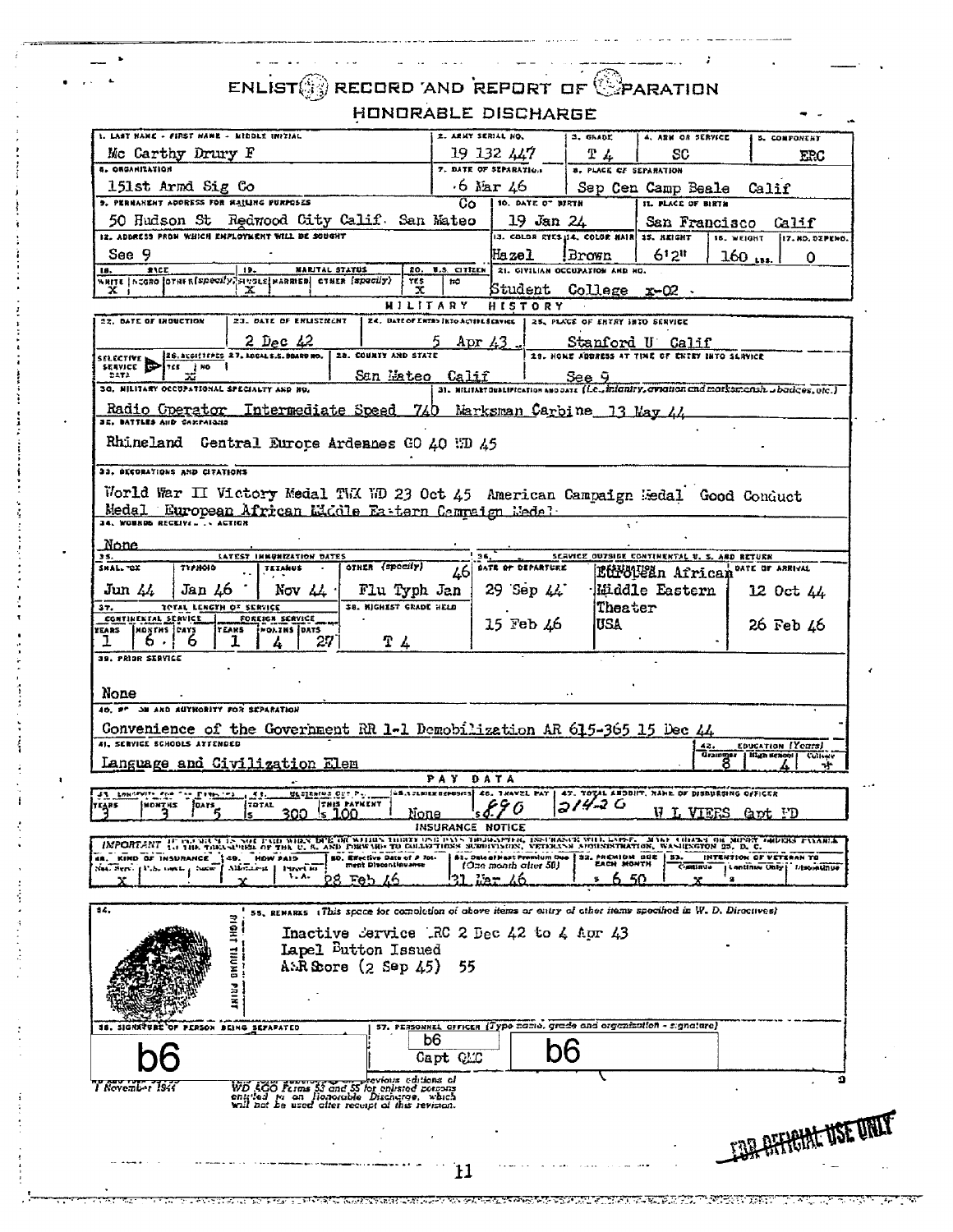



# **EXHIBIT COVER SHEET**

| SUBJECT:             | (U)  | MCCARTHY, Drury F.<br>ASN: 19 132 447<br>DPOB: 19 Jan 24; San Francisco, CA              |
|----------------------|------|------------------------------------------------------------------------------------------|
| DACCO CCN:           |      | ( <b>u</b> ) $(b)$ ( <b>2</b> )                                                          |
| PREPARING UNIT.      | (U)  | Colorado Springs MI Detachment<br>902d Military Intelligence Group                       |
| <b>REPORT DATED:</b> |      | (U) 24 August 1995                                                                       |
| <b>DESCRIPTION:</b>  | (U). | Photocopy of SUBJECT'S U.S. Army Honorable<br>Discharge certificate, dated 6 March 1946. |

**EXHIBIT.** 



 $\overline{12}$ 

<del>FOR OFFICIAL USE ONLY</del>



TE KENDET TE EN KINNEN EN KOMMUNIKATION OM DIE SOLDE KOMMUNIKATION OM DIE TE DE DE DE DE DE DE DE DE DE DE DE <u> Tanah Suma</u>